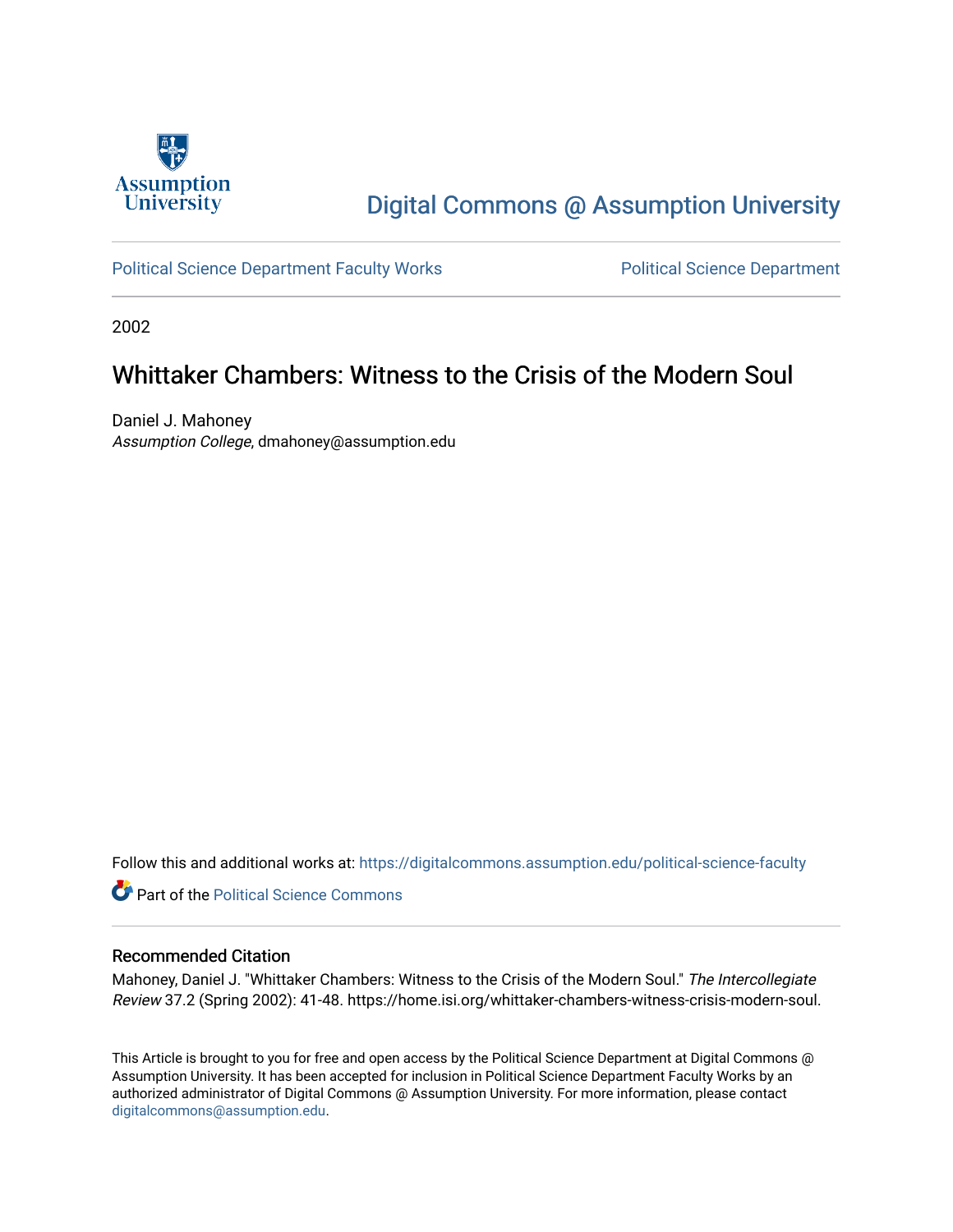# Whittaker Chambers: Witness to the Crisis of the Modern Soul

Whittaker Chambers' *Witness* was published fifty years ago during the coldest days of the Cold War. It tells the story of a brilliant man driven by despair over the "crisis of our time" into the arms of the Communist Party. After playing a prominent role in the Communist underground in Washington, DC, in the 1930s, Chambers painfully broke with communism in 1938, rejecting all its works and ideological presuppositions. He resurfaced to become a distinguished writer and editor for Henry Luce's *Time* magazine.

The story of Chambers' descent to the Communist underground and return to the human world is told with remarkable eloquence. The most famous part of the book is Chambers' gripping account of the two perjury trials of Alger Hiss in 1949 and 1950, which pitted the cerebral if somewhat disheveled Chambers against the worldly Hiss, a man who had been Chambers' friend and protégé in the Washington Communist underground. The former State Department official and sometime president of the Carnegie Endowment for International Peace categorically denied Chambers' allegations that he had faithfully served the cause of Stalin and the Soviet Union

during many years of government service. Chambers provided abundant documentation, including the so-called "Baltimore" and "Pumpkin" papers and the most detailed personal information, to support his charges. Despite everything, Hiss would go on lying for half a century—right up to his death in the late 1990s. The collapse of the Soviet empire and the resulting revelations from Soviet bloc archives and the so-called Venona intercepts, however, would finally make Hiss's guilt clear enough even to his most determined partisans.<sup>1</sup> These recent revelations confirm what Chambers' initial testimony and evidence ought to have made clear: Hiss had been a faithful Communist, a spy for Stalin's tyranny, and an inveterate liar, all of his adult life. Chambers, who despised the role of informer, testified reluctantly and only from a sense of duty to an imperiled free world. He would pay mightily for his witness. Chambers was subjected to calumnies by the sorts of journalists and intellectuals who

THE INTERCOLLEGIATE REVIEW—*Spring 2002* 41

**Daniel J. Mahoney** is associate professor of political science at Assumption College. He has written books on Raymond Aron and Charles de Gaulle. His most recent book is *Aleksandr Solzhenitsyn: The Ascent From Ideology* (Rowman & Littlefield, 2001).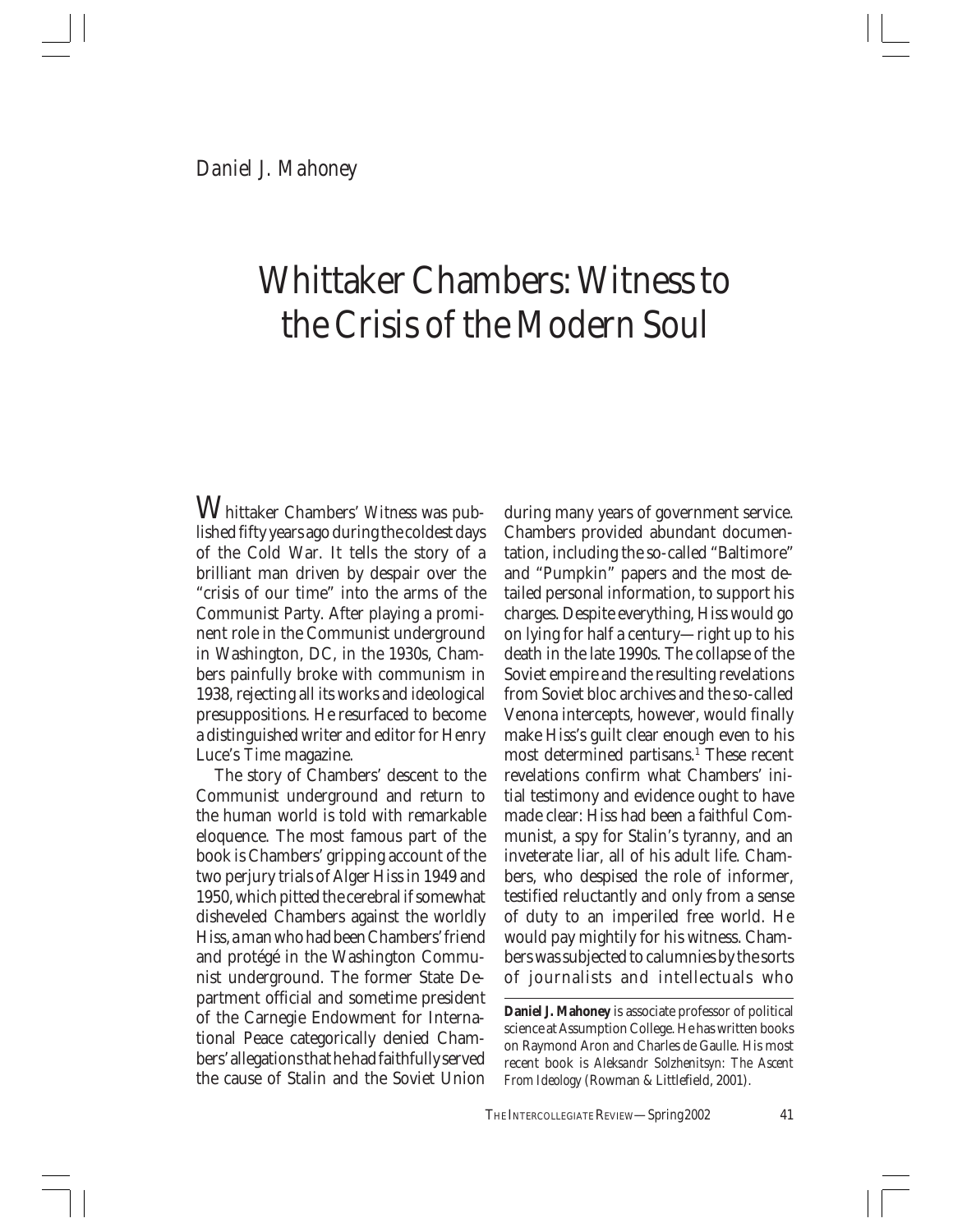thought—and still think—that McCarthyism was a far graver threat to human liberty than Communist totalitarianism ever was.

But Whittaker Chambers believed that his witness was about much more than an espionage case or the sordid realities of Communist subversion, no matter how much the dramatic details of the "Hiss Case" engrossed his readers. If the Hiss Case were merely about espionage, then "it would not be worth my writing about or your reading about," he wrote in the "Letter to My Children," which provided the thematic introduction to *Witness*. 2 In *Cold Friday*, his posthumously published collection of essays, letters, and book fragments, Chambers wrote that "two points...seemed to me more important than the narrative of unhappy events" which preoccupied his readers. These two capital points dealt with "the nature of communism and the struggle against it." For Chambers, the "crux of this matter is whether God exists. If God exists, a man cannot be a Communist, which begins with the rejection of God. But if God does not exist, it follows that communism, or some suitable variant of it, is right."3 This thesis is at the center of Chambers' understanding of the conflict between communism and western freedom.

The second proposition follows from the first. The West must either "develop or recover" those spiritual and moral resources that constituted its superiority over communism or risk irrevocably losing its soul.<sup>4</sup> Even if the West turned out to be successful in its secular struggle with totalitarianism, it still risked revealing itself to be a mere *frère-ennemi* of its great rival. For Chambers, this seemingly lucid proposition was no simple matter. He did not proffer a simple-minded religious orthodoxy as the alternative to the secular religion of communism. Nor did he ignore the degree to which the West had already lost its soul and was deeply complicit in the great movement that he, like so many others, called "the crisis of our time."

According to Chambers, communism itself was symptomatic of a much larger crisis—a "total crisis," as he called it—that was convulsing the entire world. The crisis was simultaneously spiritual and social. Its defining trait was the West's loss of confidence in its animating principles. What were the original principles that no longer called forth the loyalty or assent of the enlightened elites of the Western world? Above all, the "advanced" thinkers of the West had forgotten that political freedom presupposed the reality of the soul. Properly understood, "external freedom is only an aspect of interior freedom." For Chambers, "religion and freedom are indivisible. Without freedom the soul dies. Without the soul there is no justification for freedom"—there is only the positing of *necessity* as the governing principle of the human world. Chambers believed that political freedom "as the Western world has known it" is best understood as "a political reading of the Bible." Only the Christian account of the soul could make sense of the human aspiration to responsible freedom. There can be no coherent defense of freedom without a recognition of the integrity of the human soul. The soul, irreducible in its mystery, transcends necessity and the understanding of causality put forward by a mechanistic science. And the soul cannot ultimately be explained without an appreciation of the created character of the world.<sup>5</sup>

At the heart of Chambers' moral vision is a rejection of the fundamental conceit of the Enlightenment: the self-sovereignty of "autonomous" man. This is the "revolutionary heart of communism" that grounds its revolutionary fervor and makes sense of its Promethean desire to remake human nature and society radically. Communism rejects the *givenness* of the world. For Communists, the goal of thought is not to un-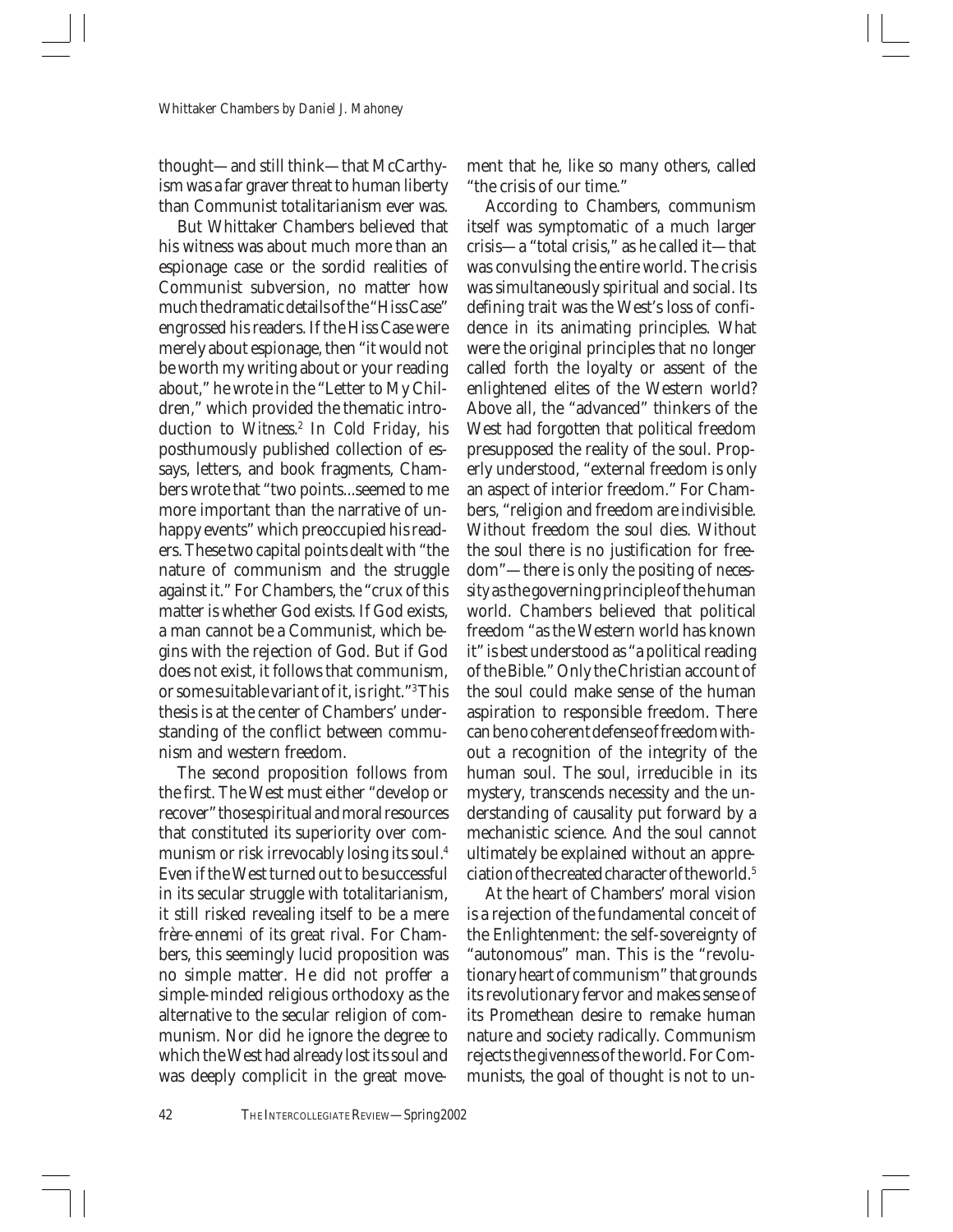derstand but rather to "change the world," as Marx famously put it in the eleventh of his *Theses on Feuerbach*. This desire to transform the world, to conquer the soul, to overcome creation, is what allowed Communists to "move mountains." It gave them what was lacking in the democratic West, namely, "a simple, rational faith that inspires men to live or die for it." In his "Letter to My Children" Chambers links the Promethean faith of communism both to

the enlightenment project of a world directed solely by "rational intelligence" and to man's original or primordial revolt against the Lordship of God. The promise of the serpent in *Genesis* that "Ye shall be as gods" is older than enlightenment philosophy, older than the so-called modern project. "It is, in fact, man's second oldest faith." The Communist "vision of Man without God" is a transformation and intensi-

fication of the age-old pride of man, who imagines a world without God. The project of human self-deification is a means of restoring man "to his sovereignty by the simple method of denying God." Atheism is at the core of radical modernity, a modernity that is broader and deeper than the Communist revolution.<sup>6</sup>

A precondition for Communist subversion is the distinctly modern confidence that rational intelligence can master the whole of reality, that "thought and act" can be united in one Promethean impulse. Communism's "secret strength" lay in the "positivism" and "materialism" of modern life. Chambers argues in *Cold Friday* that the heart and soul of modernity is "Comtean," or was at least codified by the nineteenth-century French philosopher August Comte: positive science is the ulti-

mate measure of reality, and the "religion of humanity," the sovereignty of acting man, is the moral principle of the modern world. It was the stranglehold of this vision on the intellectual life of the democracies that allowed Communists to take advantage of the modern crisis—both by radicalizing the modern principle and by capitalizing on the self-doubts of the Western liberals. The liberal intellectual posits a godless universe but cannot tolerate the

> means—at least the most brutal revolutionary means —for actualizing human self-sovereignty. In light of this analysis, Chambers shared Ignazio Silone's view that the great struggle would be between Communists and ex-Communists. Only the ex-Communist could put forward a coherent and truthful "reason to live and a reason to die" which had a fighting chance of rallying the wills of free people. Oth-

erwise, the West might win its battle with communism while being content with a more moderate but nonetheless insidious version of the claim that "Man is the measure of all things."7

In this case, any defeat of communism would at best be a Pyrrhic victory. The ultimate resolution of the modern crisis would be determined by whether the West could reconnect with the moral foundations of liberty or would be content with a more livable version of "autonomous" freedom. In *Cold Friday*, Chambers went even further than asking if by joining the West he was, in fact, joining the losing side. This question haunts *Witness* and contributes to the pathos that informs every one of its pages. In *Cold Friday*, Chambers raises the more daring question of whether the West deserves to be saved. Is it sure enough of its



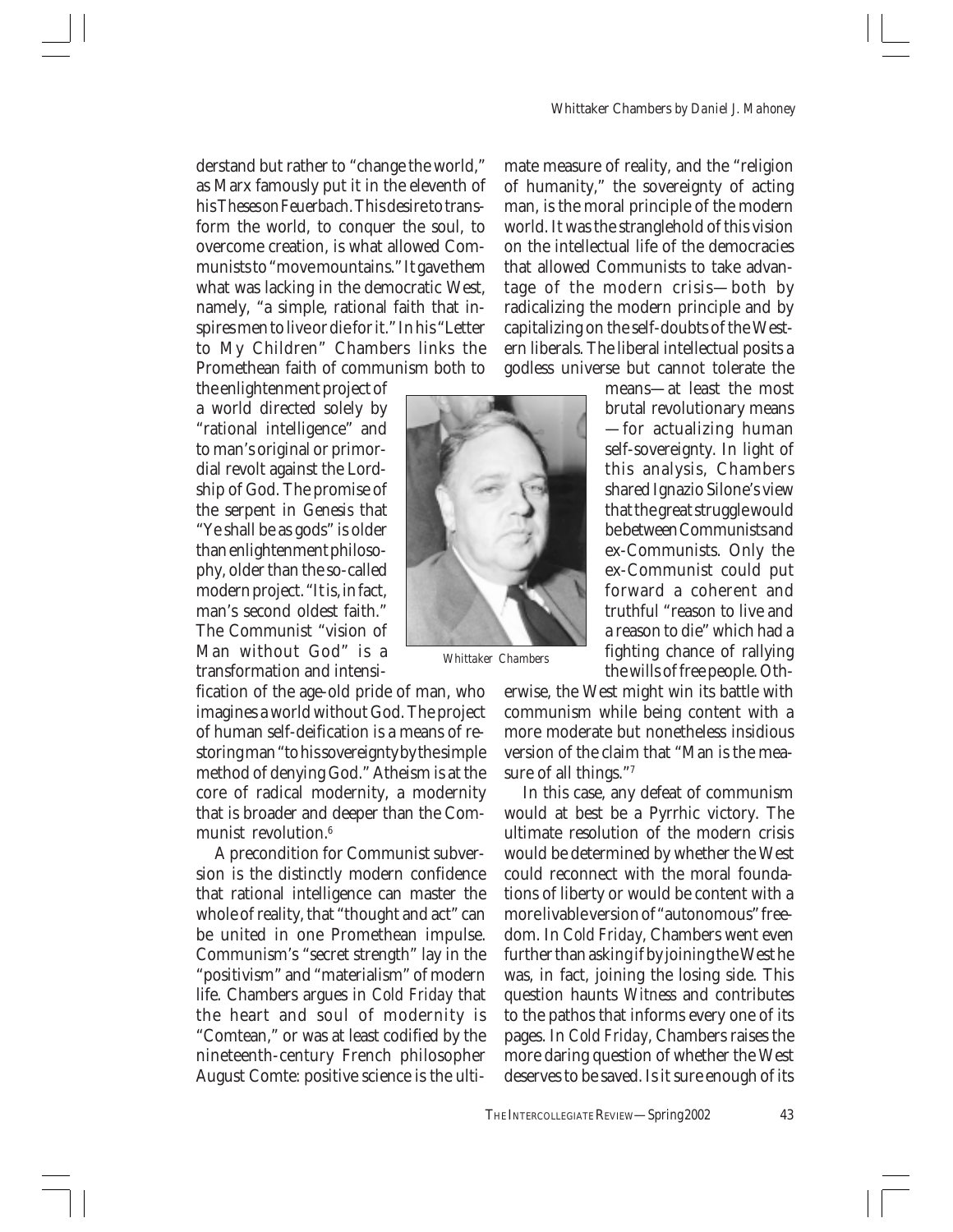principles to merit victory in its struggle with Communist tyranny? Is its principle in any significant way anything but a less confident and more tepid version of the scientism and materialism, the atheistic humanism, which provided communism with its remarkable sense of purpose? Chambers hoped against hope that the titanic ideological struggle between communism and freedom would remind the West precisely what was worth fighting and dying for. But he had little confidence that such spiritual illumination would result from the protracted struggle.

In a remarkable fragment in the first section of *Cold Friday*, Chambers explores these unnerving questions with great penetration. His discussion is an amplification of the themes presented in the foreword to *Witness* and is, if anything, more pessimistic than the original. Chambers relates a discussion with a Catholic chaplain, Father Alan, in a Maryland hospital after Chambers' first heart attack in 1952. Chambers asked the priest how he should respond to those who wrote him after the publication of *Witness* to chide him for claiming in that work that he had left the wrong side for the losing side. His well-meaning critics chastised him for succumbing to pessimism, for believing "that evil can ultimately overcome good." Father Alan's response stirred Chambers to depths of meditative reflection. The priest quietly asked Chambers: "Who says that the West deserves to be saved?" In Chambers' view, Father Alan's remarks "cut past the terms in which men commonly view the crisis of our time." His remark went beyond questions of geopolitical rivalry or even ideological disputation. His question did not ask whether the West had "the physical power" to survive, but rather if it was justified in doing so. Chambers did not dwell on this question because he had some perverse desire to join the losing side. Rather, he believed that the question went to the very heart of the modern crisis. In his view, the West had lost a sense of its purpose and could not provide men with a compelling reason to live or to die.8

The West had once embodied a "certain truth" about God, the soul, and human freedom. But that truth was now at odds with the materialism that was the common faith of East and West alike. Communism was in Chambers' view only "a secondary manifestation" of the modern crisis—a crisis rooted in the West's inability to defend itself with anything resembling principled self-confidence. "The success of communism ...is never greater than the failure of all other faiths." Chambers was no reactionary or obscurantist, and he vigorously defended modern political freedom and the achievements of modern science. But technological progress was strictly speaking soulless—and "unheard of abundance" was "perhaps the sole justification for the existence of" technological civilization. In the long run, this would not do. The West needed to offer itself and the world more than "more abundant bread" or it was "already half-dead." The social crisis marked by disrupted traditions, tentacular cities, inflation, unemployment, and class conflict, needed to be addressed both through economic development and through a renewed sense of spiritual purpose. But the spiritual crisis that accompanied the modern social crisis could not be so readily addressed. Chambers feared that the West stood "under the oldest and ultimate judgment," one "which could be lifted only in terms of more suffering than the mind can bear or measure."9 He ended his discussion by citing *Revelation* 3:14-17:

And unto the angel of the church of the Laodiceans write; These things saith the Amen, the faithful and true witness, the beginning of the creation of God;

I know thy works, that thou art neither cold nor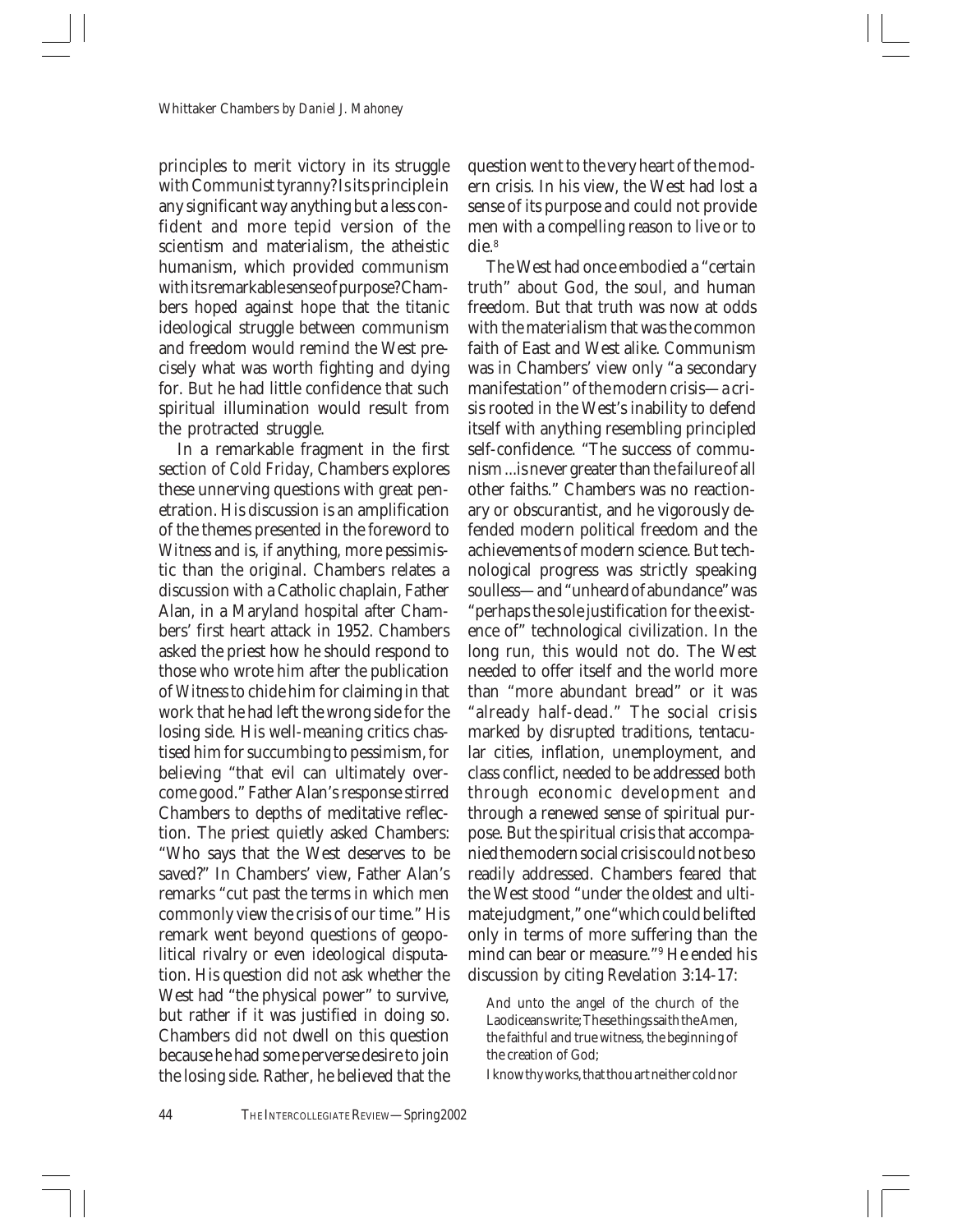hot: I would thou wert cold or hot.

So then, because thou art lukewarm, and neither cold nor hot, I will spue thee out of my mouth.

Because thou sayest, I am rich, and increased with goods, and have need of nothing; and knowest not that thou art wretched and miserable, and poor, and blind, and naked.

Chambers' vision can appear apocalyptic and far from politics in the ordinary sense of that term. But it is important to recognize that Chambers did not reduce the crisis of the West to a merely spiritual one. In a remarkable letter to his friend Duncan Taylor, dated September 14, 1954, and reprinted in *Cold Friday*, Chambers perfectly expresses the tension between a theoretical critique of modernity and the need for a political response to modernity's discontents. Chambers writes: "Of course, it is the duty of the intellectuals of the West to preach reaction, and to keep pointing out why the Enlightenment and its faults were a wrong turning in man's history. But it *was* a turning, and within its terms, we must maneuver at the point where to maneuver is to live."10

Chambers could be a hard-headed social and political analyst. He believed, for example, that a thoughtful conservatism must "accommodate itself to the needs and hopes of the masses." That meant, first and foremost, accepting the imperatives of technological society while trying to moderate and humanize them. A conservatism that cannot accept the dynamism of a market society and the relentless technological development that accompanies the modern revolution was one that was destined to irrelevance. Such romantic or nostalgic conservatism is a "literary whimsy." It is incapable of addressing the modern crisis in any kind of intellectually or politically compelling way. Chambers believed that an active and energetic state was destined to play a significant role in addressing the

dislocations that proliferate in the age of machines. As his biographer Sam Tanenhaus has stressed, by the late 1950s Chambers felt increasingly uncomfortable with the rigid orthodoxies of the conservative movement and what he saw as its relative blindness to the true nature of the modern social crisis. In Chambers' view, it was silly and irresponsible to try to put a stop to history. The relentless modern revolution needed to be tamed, but it could not be stopped or ignored. Chambers feared that his fellow conservatives could not accept the irrevocability of the modern revolution, that they were prisoners of stale political and religious orthodoxies.<sup>11</sup>

For all his genuine affection for and friendship with William F. Buckley Jr., Chambers felt somewhat uncomfortable with the spirit of orthodoxy that infused *National Review*, a magazine he wrote for between 1957 and 1959. In a letter written to Buckley in September 1954, shortly before the founding of *National Review*, he denied standing within any religious or political orthodoxy.12 He was, to be sure, a man of genuine Christian faith and of a generally conservative political persuasion. But he had become an unorthodox (i.e., non-pacifistic) Quaker whose Christianity was "paradoxical" and existentialist in character. His theological and philosophical heroes included Dostoevsky, Niebuhr, and Barth, thinkers whose affirmation of God had little or nothing to do with traditional Christian rationalism. It was the absence of God, the dark night of the modern soul, which confirmed the reality of God for Chambers. In Chambers' view, this paradox was beyond any merely doctrinal formulation. As he argued in a moving and elegant tribute to Reinhold Niebuhr published in *Time* in 1947, the smug optimism of modern man, his groundless confidence in human perfectibility through science, politics, or revolution, had led to the great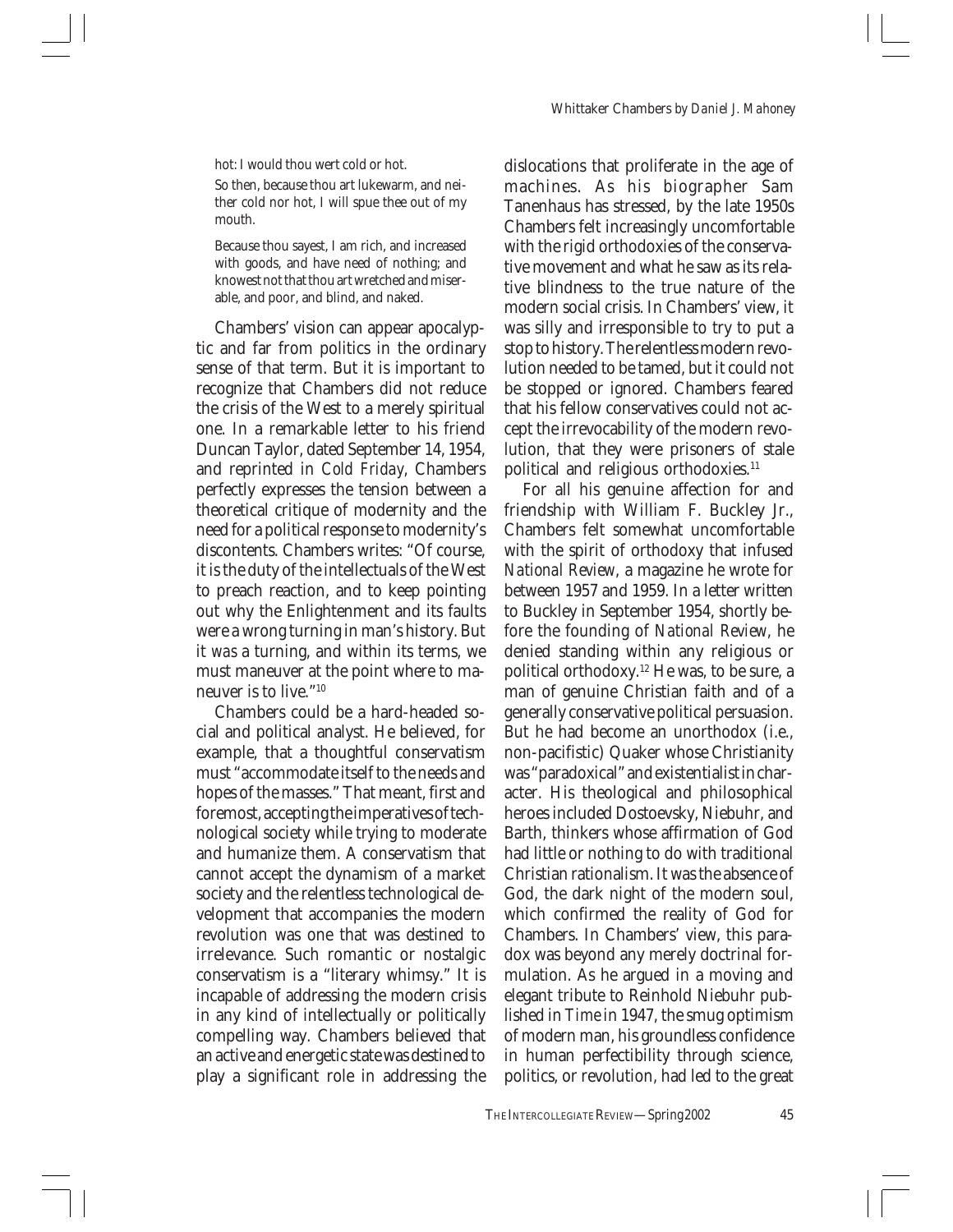civilizational crisis of which the Communist threat was the most radical symptom. The failure of modern "progress" was everywhere in evidence. Technological achievement had paradoxically aided the prospects for military destruction. Abundance and mass production had led to spiritual confusion and could not even eliminate scarcities. Science cured diseases, but men killed each other at the service of destructive ideologies. Chambers wisely observed that "Men have never been so educated, but wisdom, even as an idea, has conspicuously vanished from the world."13

Against "the blind impasse" of optimistic liberalism and rationalism, Chambers turned to the "great religious voices of our time." Dostoevsky's powerful novels revealed that the denial of God led to political tragedy and to the self-immolation of the soul. This profound diagnostician of nihilism and prophet of redemptive suffering was perhaps Chambers' greatest teacher. The German theologian Karl Barth had recovered the radical otherness of God against the complacent this-worldliness of liberal theologians. The American Lutheran theologian Reinhold Niebuhr had highlighted the palpable reality of original sin and the paradoxical faith—beyond all logic and rationality—that could make sense of human suffering and limn the path of redemption. For Chambers, the choice for God against deified Man was not primarily a choice for orthodoxy or tradition. Faith could never abolish the essential solitude of the human soul. An affirmation of paradoxical faith could not stem the modern revolution or provide certainties to rival the Promethean dogmatism of secular religion. Nor could it substitute for the political action by which the dislocations of our time could be addressed and perhaps healed. Chambers was a critic of "progressivism" and enlightenment thinking, but he was not a partisan of the orthodoxies that in his

view had been permanently shattered by the modern revolution. This paradox is not always appreciated by Chambers' conservative admirers.

Chambers, then, was no doctrinaire traditionalist. But he was a lucid critic of the voluntarism that undergirds almost every current of modern thought—the illusion that the human will, self-sufficient and rejecting all divine and natural limits, could build an earthly home worthy of man. He knew that the modern crisis preceded the rise of totalitarianism and would likely survive its fall. The West, too, was "dazzled" by a "materialist interpretation of history, politics, and economics."14 This explains why so many intellectuals were disarmed before the challenge of communism and could not see it for the radical evil that it was. For many, it was simply a more brutal means for achieving the desired ends of industrial modernity and social equality—"the New Deal in a hurry," in Harry Hopkins' notorious formulation. That explains in part the divide between ordinary Americans, who tended to side with Chambers in the Hiss case and hated communism for its atheism as well as for its brutality, and elite opinion, which tended toward anti-anti-communism and refused to believe in the guilt of one of its own.<sup>15</sup>

Chambers believed that mainstream anti-communism, so-called liberal anticommunism, was superficial because it could not even begin to fathom the nature of the disease that threatened the modern world. This ailment was nothing less than what the French theologian Henri de Lubac termed "atheistic humanism" and what the great Russian writer Aleksandr Solzhenitsyn was to call in his 1978 Harvard Address "anthropocentric humanism": a vision of human progress that severed faith from freedom and initiated an age of spiritual and moral indifference.<sup>16</sup> Sam Tanenhaus rightly notes the profound kinship between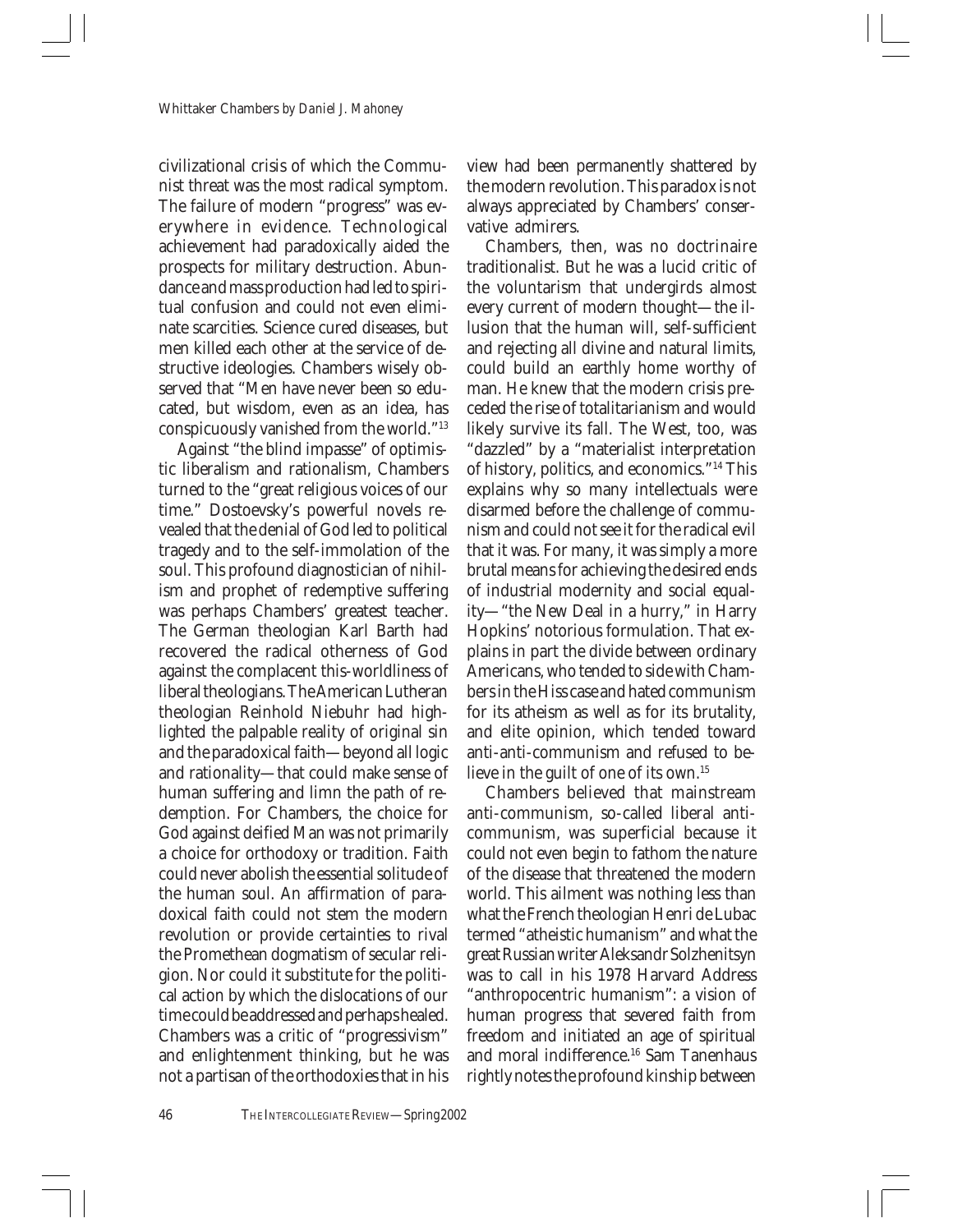Solzhenitsyn's and Chambers' analyses of the "modern crisis."17 Both saw a direct relationship between communism and enlightenment humanism. Both believed that authentic freedom must be rooted in what Solzhenitsyn calls the "moral heritage of the Christian centuries with their great reserves of mercy and sacrifice." Both were convinced that a West that fought communism in the name of "autonomous, irreligious consciousness" could not provide a humanly compelling alternative to the more consistent and self-conscious humanism of the Communist world.18

It is undoubtedly the case that Chambers and Solzhenitsyn underestimated some of the internal resources of democratic societies. They rightly feared that modern liberalism could not generate or even defend the need for civic courage. But as both recognized, the modern West could still draw on moral resources that predated enlightenment humanism. The West's practice, rooted at least in part in common sense and the moral law, turned out to be better than the modern theory that increasingly defined its self-consciousness. As both Chambers and Solzhenitsyn suggest, modern societies give rise to, and are predicated on, a dangerous emancipation of the human will. But in practice, the tension between a multitude of individual wills and the collective sovereignty of the people prevents the development of tyranny in the Western world. This "neutralization" of competing sovereignties helps explain much of the remarkable energy and vitality of liberal societies.

Yet there is no doubt that our liberal societies increasingly confront a moral abyss: unsure of their purpose, plagued by a debilitating cultural and moral relativism, increasingly contemptuous of moral limits, and faced with scientific and technological innovations, such as cloning, that threaten the very humanity of man. In light

of these challenges, our elites are unable to stand up to the specter of nihilism. As Irving Kristol has eloquently noted, they can give no adequate answer to the simple query, "Why not?"

Ten years after the collapse of Soviet despotism, few appear to have learned the real lesson of totalitarianism. The profound insight of a host of thinkers such as Dostoevsky, Chambers, de Lubac, Kolakowski, and Solzhenitsyn is that all efforts at human self-deification necessarily lead to what Aurel Kolnai called "the self-enslavement of man." "Progressive democracy," like communism and National Socialism, is one of the "Three Riders of the Apocalypse": it is, in fact, the precondition for the totalitarian adventures of the twentieth century.19 Chambers may have been too pessimistic about the West's prospects in the Cold War, as some of his critics have charged over the years. His deepest fear, however, was not that the West would lose the military and political struggle with the Soviet Union, but that it would win it while losing its soul—by forgetting the reasons why victory was desirable in the first place. It would be premature to pronounce Chambers unduly alarmist in this regard.

After reading *Witness,* André Malraux famously wrote to Chambers that he had not "return[ed] from Hell with empty hands."20 Malraux was one of the few who appreciated the spiritual depth that accompanied Chambers' witness against communism. Chambers was not only a courageous fighter against Soviet communism; he was, more profoundly, one of the few serious writers and thinkers of the age to bear clear witness to the nature of the modern crisis and the path of temporal salvation. He knew that there could be no enduring faith in freedom without faith in God and belief in the irreducible mystery of the human soul. As with Solzhenitsyn, Chambers' defense of faith in God and freedom